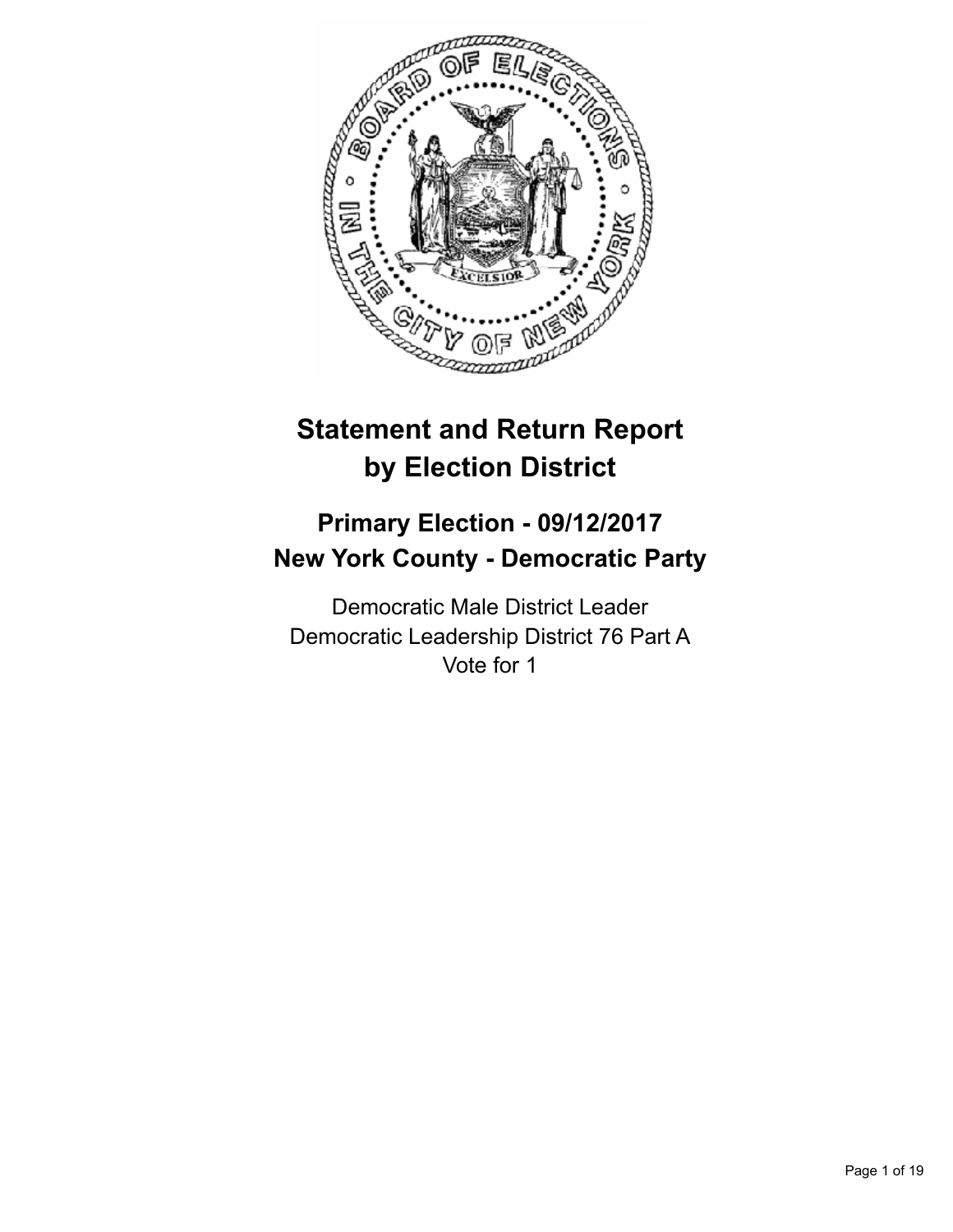

| PUBLIC COUNTER                                           | 102          |
|----------------------------------------------------------|--------------|
| <b>MANUALLY COUNTED EMERGENCY</b>                        | 0            |
| <b>ABSENTEE / MILITARY</b>                               | 3            |
| <b>AFFIDAVIT</b>                                         | 0            |
| <b>Total Ballots</b>                                     | 105          |
| Less - Inapplicable Federal/Special Presidential Ballots | $\mathbf{0}$ |
| <b>Total Applicable Ballots</b>                          | 105          |
| <b>JOHN HALEBIAN</b>                                     | 27           |
| <b>BENJAMIN D. WETZLER</b>                               | 55           |
| <b>Total Votes</b>                                       | 82           |
| Unrecorded                                               | 23           |

#### **002/76**

| PUBLIC COUNTER                                           | 86 |
|----------------------------------------------------------|----|
| MANUALLY COUNTED EMERGENCY                               | 0  |
| ABSENTEE / MILITARY                                      | 0  |
| AFFIDAVIT                                                |    |
| <b>Total Ballots</b>                                     | 87 |
| Less - Inapplicable Federal/Special Presidential Ballots | 0  |
| <b>Total Applicable Ballots</b>                          | 87 |
| <b>JOHN HALEBIAN</b>                                     | 26 |
| <b>BENJAMIN D. WETZLER</b>                               | 30 |
| <b>Total Votes</b>                                       | 56 |
| Unrecorded                                               | 31 |
|                                                          |    |

| <b>PUBLIC COUNTER</b>                                    | 56 |
|----------------------------------------------------------|----|
| <b>MANUALLY COUNTED EMERGENCY</b>                        | 0  |
| ABSENTEE / MILITARY                                      | 6  |
| <b>AFFIDAVIT</b>                                         | 0  |
| <b>Total Ballots</b>                                     | 62 |
| Less - Inapplicable Federal/Special Presidential Ballots | 0  |
| <b>Total Applicable Ballots</b>                          | 62 |
| <b>JOHN HALEBIAN</b>                                     | 17 |
| BENJAMIN D. WETZLER                                      | 28 |
| <b>Total Votes</b>                                       | 45 |
| Unrecorded                                               | 17 |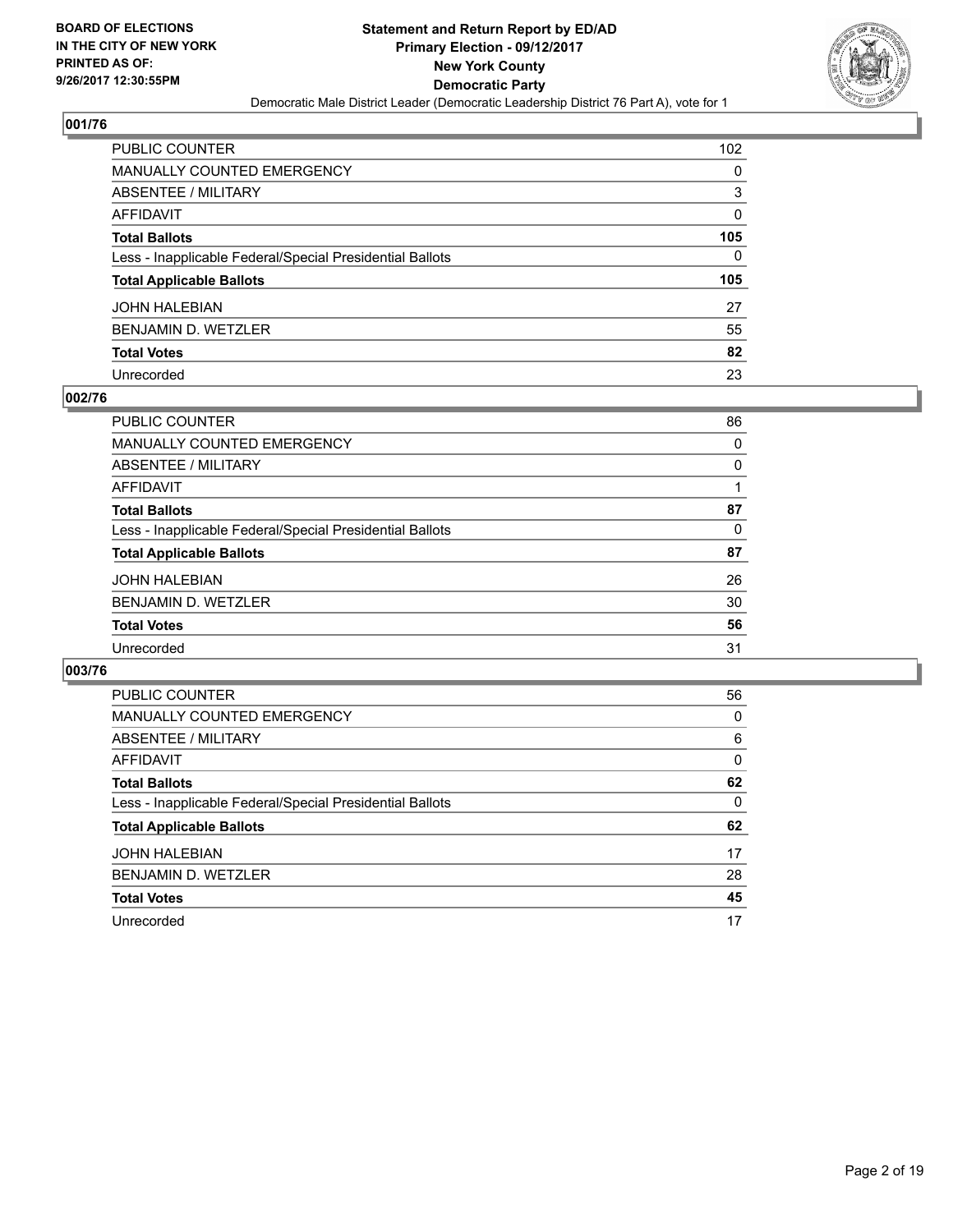

| <b>PUBLIC COUNTER</b>                                    | 48 |
|----------------------------------------------------------|----|
| <b>MANUALLY COUNTED EMERGENCY</b>                        | 0  |
| ABSENTEE / MILITARY                                      | 5  |
| <b>AFFIDAVIT</b>                                         | 0  |
| <b>Total Ballots</b>                                     | 53 |
| Less - Inapplicable Federal/Special Presidential Ballots | 0  |
| <b>Total Applicable Ballots</b>                          | 53 |
| <b>JOHN HALEBIAN</b>                                     | 25 |
| <b>BENJAMIN D. WETZLER</b>                               | 22 |
| <b>Total Votes</b>                                       | 47 |
| Unrecorded                                               | 6  |

#### **005/76**

| <b>PUBLIC COUNTER</b>                                    | 54 |
|----------------------------------------------------------|----|
| <b>MANUALLY COUNTED EMERGENCY</b>                        | 0  |
| ABSENTEE / MILITARY                                      | 0  |
| AFFIDAVIT                                                | 2  |
| <b>Total Ballots</b>                                     | 56 |
| Less - Inapplicable Federal/Special Presidential Ballots | 0  |
| <b>Total Applicable Ballots</b>                          | 56 |
| <b>JOHN HALEBIAN</b>                                     | 18 |
| <b>BENJAMIN D. WETZLER</b>                               | 31 |
| <b>Total Votes</b>                                       | 49 |
| Unrecorded                                               | 7  |

| <b>PUBLIC COUNTER</b>                                    | 82 |
|----------------------------------------------------------|----|
| <b>MANUALLY COUNTED EMERGENCY</b>                        | 0  |
| ABSENTEE / MILITARY                                      | 2  |
| <b>AFFIDAVIT</b>                                         | 0  |
| <b>Total Ballots</b>                                     | 84 |
| Less - Inapplicable Federal/Special Presidential Ballots | 0  |
| <b>Total Applicable Ballots</b>                          | 84 |
| <b>JOHN HALEBIAN</b>                                     | 36 |
| BENJAMIN D. WETZLER                                      | 31 |
| <b>Total Votes</b>                                       | 67 |
| Unrecorded                                               | 17 |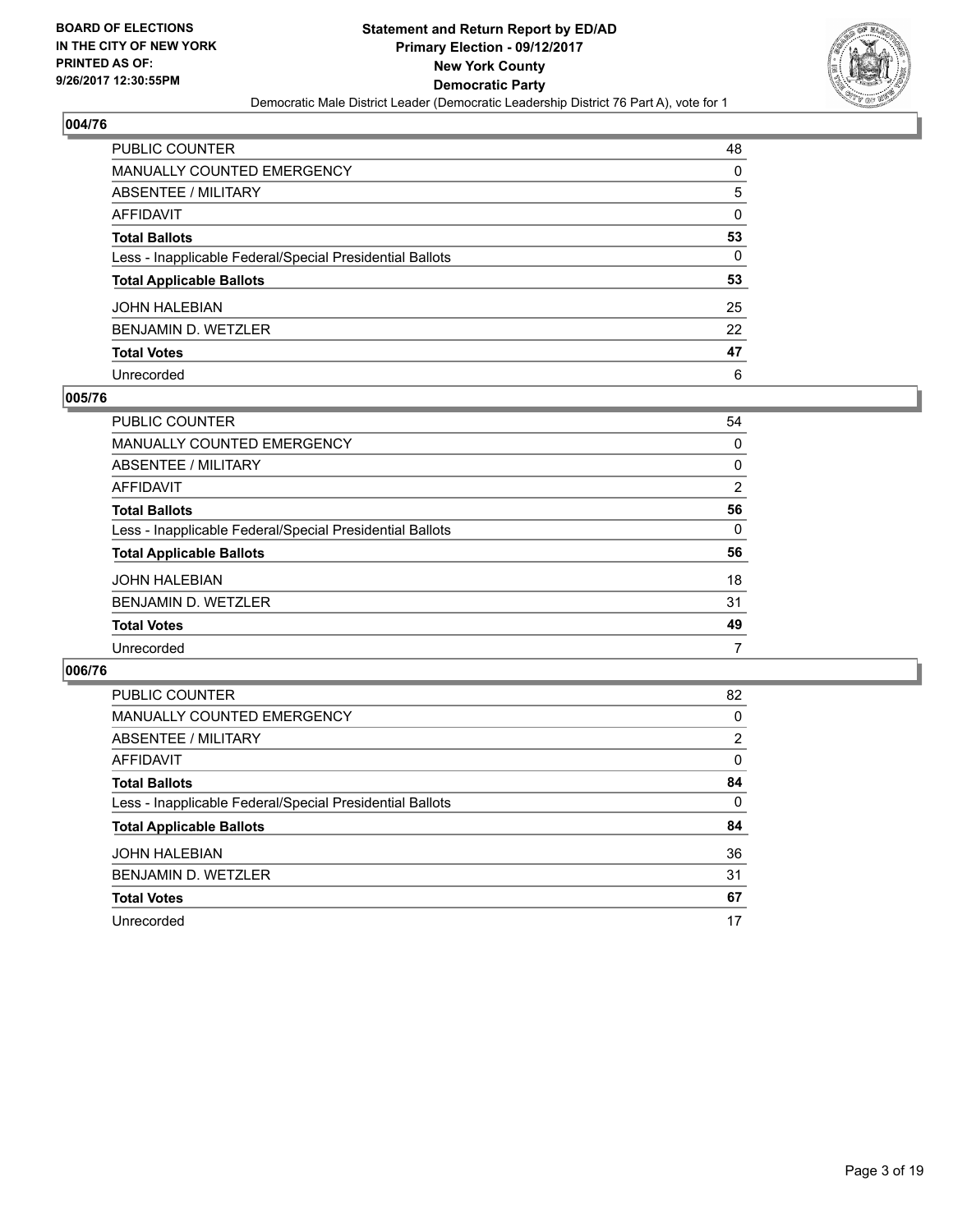

| PUBLIC COUNTER                                           | 99           |
|----------------------------------------------------------|--------------|
| <b>MANUALLY COUNTED EMERGENCY</b>                        | 0            |
| <b>ABSENTEE / MILITARY</b>                               | 4            |
| AFFIDAVIT                                                | 0            |
| <b>Total Ballots</b>                                     | 103          |
| Less - Inapplicable Federal/Special Presidential Ballots | $\mathbf{0}$ |
| <b>Total Applicable Ballots</b>                          | 103          |
| <b>JOHN HALEBIAN</b>                                     | 37           |
| <b>BENJAMIN D. WETZLER</b>                               | 49           |
| <b>Total Votes</b>                                       | 86           |
| Unrecorded                                               | 17           |

#### **008/76**

| PUBLIC COUNTER                                           | 41 |
|----------------------------------------------------------|----|
| <b>MANUALLY COUNTED EMERGENCY</b>                        | 0  |
| ABSENTEE / MILITARY                                      |    |
| AFFIDAVIT                                                |    |
| <b>Total Ballots</b>                                     | 43 |
| Less - Inapplicable Federal/Special Presidential Ballots | 0  |
| <b>Total Applicable Ballots</b>                          | 43 |
| <b>JOHN HALEBIAN</b>                                     | 16 |
| <b>BENJAMIN D. WETZLER</b>                               | 22 |
| <b>Total Votes</b>                                       | 38 |
| Unrecorded                                               | 5  |

| <b>PUBLIC COUNTER</b>                                    | 47 |
|----------------------------------------------------------|----|
| <b>MANUALLY COUNTED EMERGENCY</b>                        | 0  |
| ABSENTEE / MILITARY                                      | 4  |
| <b>AFFIDAVIT</b>                                         | 0  |
| <b>Total Ballots</b>                                     | 51 |
| Less - Inapplicable Federal/Special Presidential Ballots | 0  |
| <b>Total Applicable Ballots</b>                          | 51 |
| <b>JOHN HALEBIAN</b>                                     | 21 |
| BENJAMIN D. WETZLER                                      | 15 |
| <b>Total Votes</b>                                       | 36 |
| Unrecorded                                               | 15 |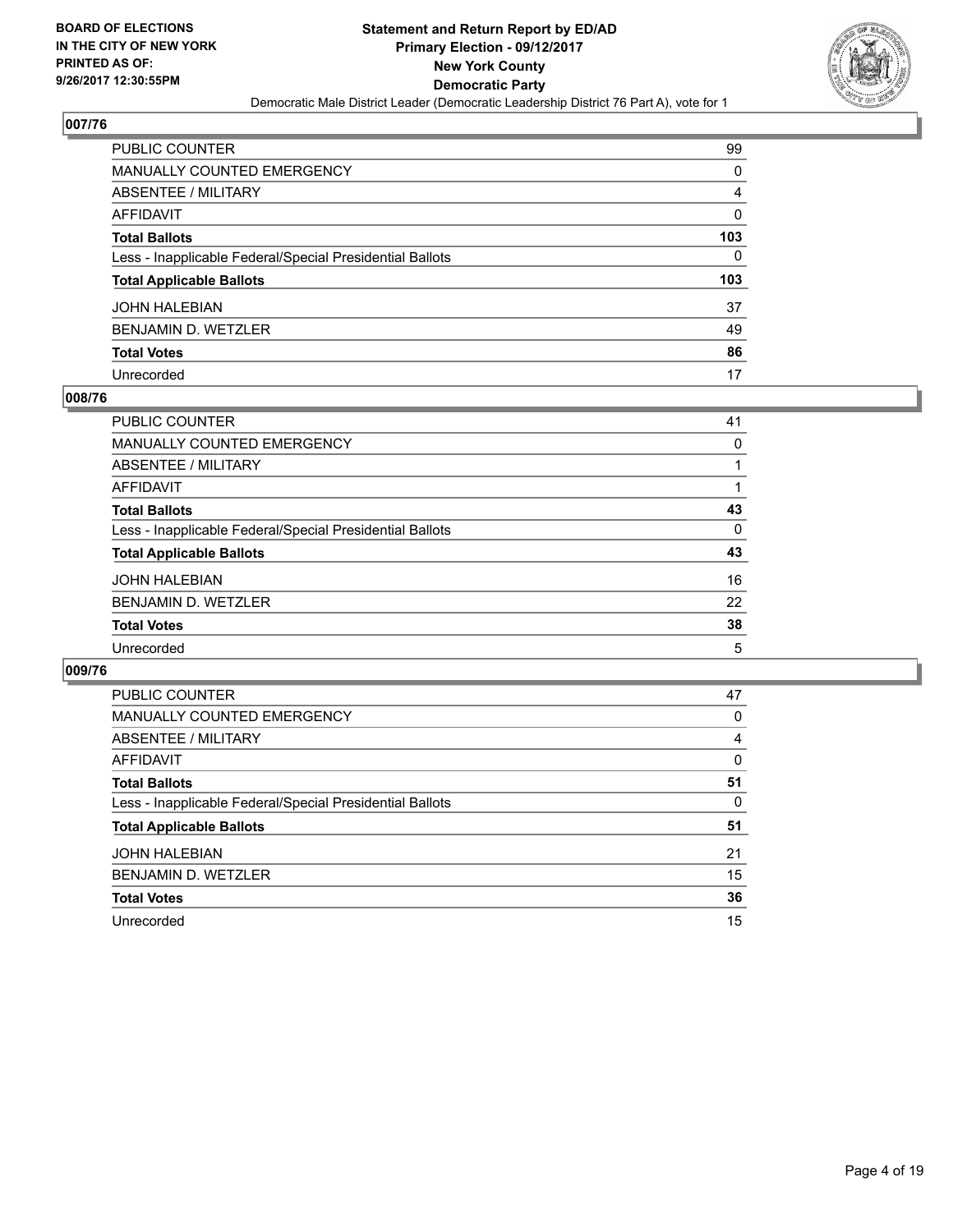

| <b>PUBLIC COUNTER</b>                                    | 112 |
|----------------------------------------------------------|-----|
| <b>MANUALLY COUNTED EMERGENCY</b>                        | 0   |
| ABSENTEE / MILITARY                                      | 2   |
| <b>AFFIDAVIT</b>                                         | 2   |
| <b>Total Ballots</b>                                     | 116 |
| Less - Inapplicable Federal/Special Presidential Ballots | 0   |
| <b>Total Applicable Ballots</b>                          | 116 |
| JOHN HALEBIAN                                            | 41  |
| BENJAMIN D. WETZLER                                      | 51  |
| <b>Total Votes</b>                                       | 92  |
| Unrecorded                                               | 24  |

#### **011/76**

| <b>PUBLIC COUNTER</b>                                    | 54 |
|----------------------------------------------------------|----|
| MANUALLY COUNTED EMERGENCY                               | 0  |
| ABSENTEE / MILITARY                                      | 0  |
| AFFIDAVIT                                                | 4  |
| <b>Total Ballots</b>                                     | 58 |
| Less - Inapplicable Federal/Special Presidential Ballots | 0  |
| <b>Total Applicable Ballots</b>                          | 58 |
| <b>JOHN HALEBIAN</b>                                     | 11 |
| <b>BENJAMIN D. WETZLER</b>                               | 33 |
| <b>Total Votes</b>                                       | 44 |
| Unrecorded                                               | 14 |

| <b>PUBLIC COUNTER</b>                                    | 90 |
|----------------------------------------------------------|----|
| <b>MANUALLY COUNTED EMERGENCY</b>                        | 0  |
| <b>ABSENTEE / MILITARY</b>                               |    |
| <b>AFFIDAVIT</b>                                         | 2  |
| <b>Total Ballots</b>                                     | 93 |
| Less - Inapplicable Federal/Special Presidential Ballots | 0  |
| <b>Total Applicable Ballots</b>                          | 93 |
| <b>JOHN HALEBIAN</b>                                     | 30 |
| <b>BENJAMIN D. WETZLER</b>                               | 45 |
| <b>Total Votes</b>                                       | 75 |
| Unrecorded                                               | 18 |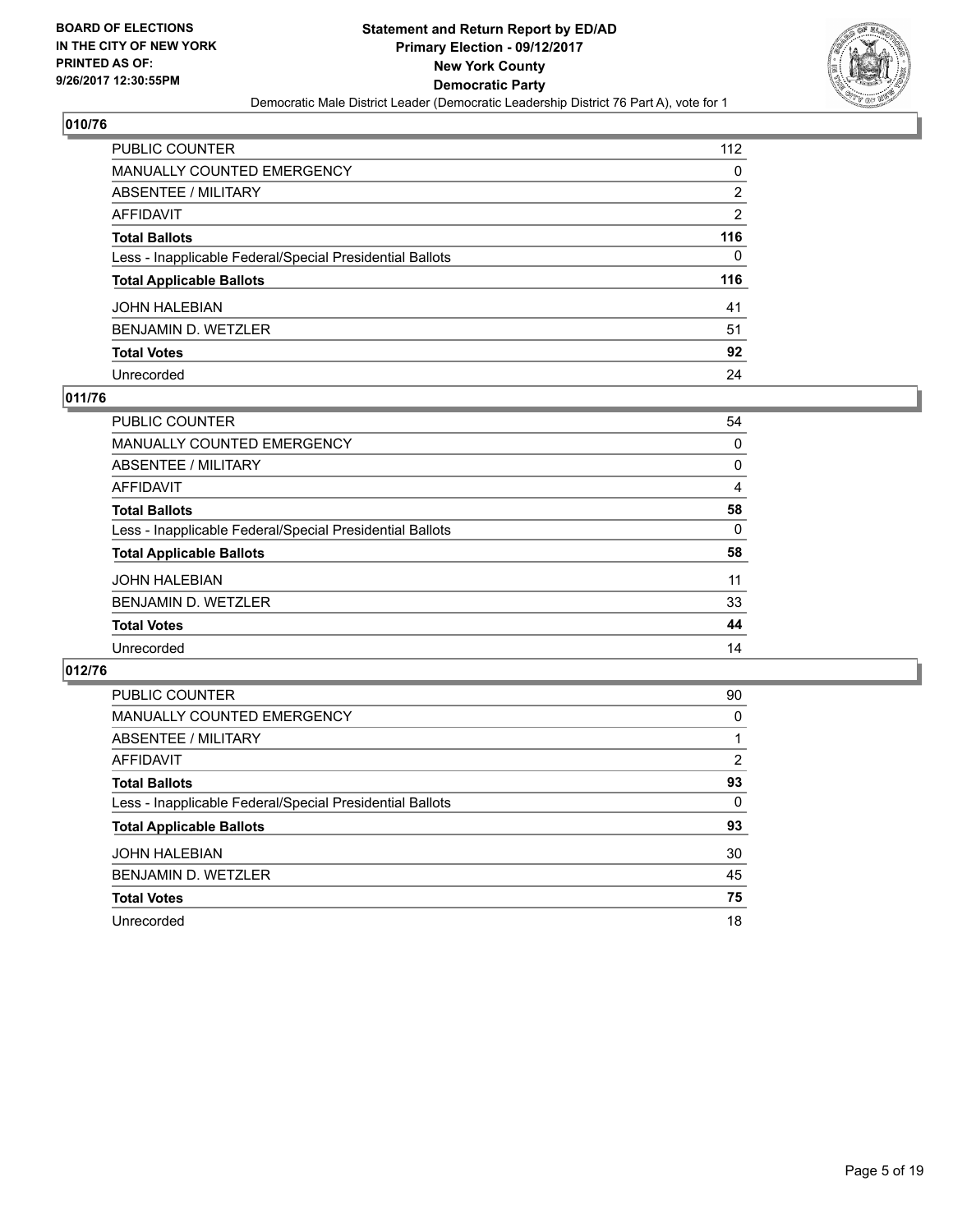

| <b>PUBLIC COUNTER</b>                                    | 66 |
|----------------------------------------------------------|----|
| MANUALLY COUNTED EMERGENCY                               | 0  |
| <b>ABSENTEE / MILITARY</b>                               | 4  |
| AFFIDAVIT                                                | 0  |
| <b>Total Ballots</b>                                     | 70 |
| Less - Inapplicable Federal/Special Presidential Ballots | 0  |
| <b>Total Applicable Ballots</b>                          | 70 |
| <b>JOHN HALEBIAN</b>                                     | 18 |
| <b>BENJAMIN D. WETZLER</b>                               | 44 |
| <b>Total Votes</b>                                       | 62 |
| Unrecorded                                               | 8  |

#### **014/76**

| PUBLIC COUNTER                                           | 66 |
|----------------------------------------------------------|----|
| MANUALLY COUNTED EMERGENCY                               | 0  |
| ABSENTEE / MILITARY                                      | 2  |
| AFFIDAVIT                                                |    |
| <b>Total Ballots</b>                                     | 69 |
| Less - Inapplicable Federal/Special Presidential Ballots | 0  |
| <b>Total Applicable Ballots</b>                          | 69 |
| <b>JOHN HALEBIAN</b>                                     | 25 |
| <b>BENJAMIN D. WETZLER</b>                               | 32 |
| <b>Total Votes</b>                                       | 57 |
| Unrecorded                                               | 12 |
|                                                          |    |

| <b>PUBLIC COUNTER</b>                                    | 67 |
|----------------------------------------------------------|----|
| <b>MANUALLY COUNTED EMERGENCY</b>                        | 0  |
| <b>ABSENTEE / MILITARY</b>                               | 4  |
| <b>AFFIDAVIT</b>                                         | 0  |
| <b>Total Ballots</b>                                     | 71 |
| Less - Inapplicable Federal/Special Presidential Ballots | 0  |
| <b>Total Applicable Ballots</b>                          | 71 |
| <b>JOHN HALEBIAN</b>                                     | 29 |
| <b>BENJAMIN D. WETZLER</b>                               | 31 |
| <b>Total Votes</b>                                       | 60 |
| Unrecorded                                               | 11 |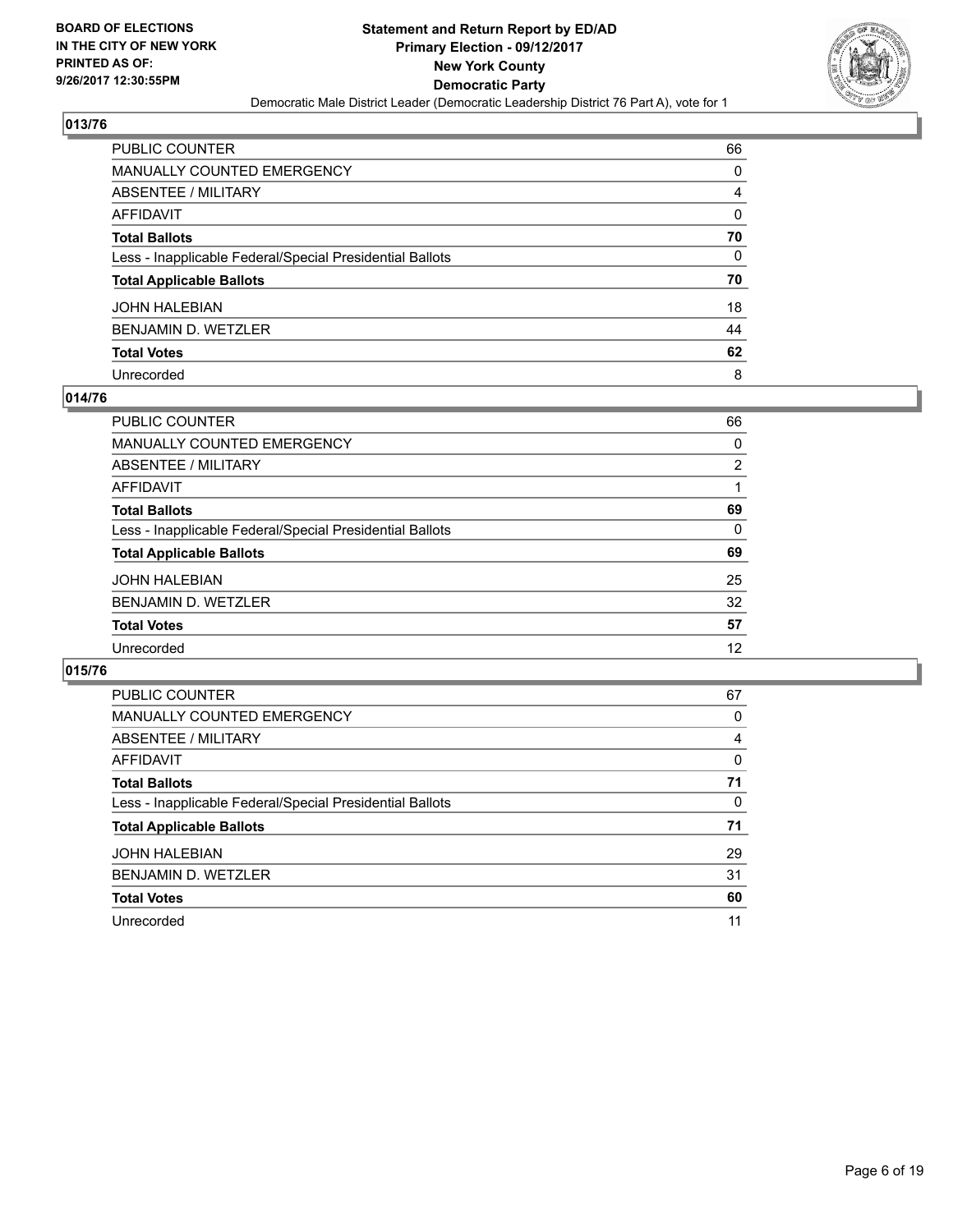

| <b>PUBLIC COUNTER</b>                                    | 151 |
|----------------------------------------------------------|-----|
| <b>MANUALLY COUNTED EMERGENCY</b>                        | 0   |
| <b>ABSENTEE / MILITARY</b>                               | 4   |
| <b>AFFIDAVIT</b>                                         | 0   |
| <b>Total Ballots</b>                                     | 155 |
| Less - Inapplicable Federal/Special Presidential Ballots | 0   |
| <b>Total Applicable Ballots</b>                          | 155 |
| JOHN HALEBIAN                                            | 44  |
| <b>BENJAMIN D. WETZLER</b>                               | 83  |
| <b>Total Votes</b>                                       | 127 |
| Unrecorded                                               | 28  |

#### **017/76**

| <b>PUBLIC COUNTER</b>                                    | 107 |
|----------------------------------------------------------|-----|
| <b>MANUALLY COUNTED EMERGENCY</b>                        | 0   |
| ABSENTEE / MILITARY                                      |     |
| AFFIDAVIT                                                | 0   |
| <b>Total Ballots</b>                                     | 108 |
| Less - Inapplicable Federal/Special Presidential Ballots | 0   |
| <b>Total Applicable Ballots</b>                          | 108 |
| <b>JOHN HALEBIAN</b>                                     | 34  |
| <b>BENJAMIN D. WETZLER</b>                               | 43  |
| <b>Total Votes</b>                                       | 77  |
| Unrecorded                                               | 31  |

| <b>PUBLIC COUNTER</b>                                    | 60 |
|----------------------------------------------------------|----|
| <b>MANUALLY COUNTED EMERGENCY</b>                        | 0  |
| ABSENTEE / MILITARY                                      | 0  |
| AFFIDAVIT                                                |    |
| <b>Total Ballots</b>                                     | 61 |
| Less - Inapplicable Federal/Special Presidential Ballots | 0  |
| <b>Total Applicable Ballots</b>                          | 61 |
| <b>JOHN HALEBIAN</b>                                     | 18 |
|                                                          |    |
| <b>BENJAMIN D. WETZLER</b>                               | 26 |
| UNCOUNTED WRITE-IN PER STATUTE (WRITE-IN)                |    |
| <b>Total Votes</b>                                       | 45 |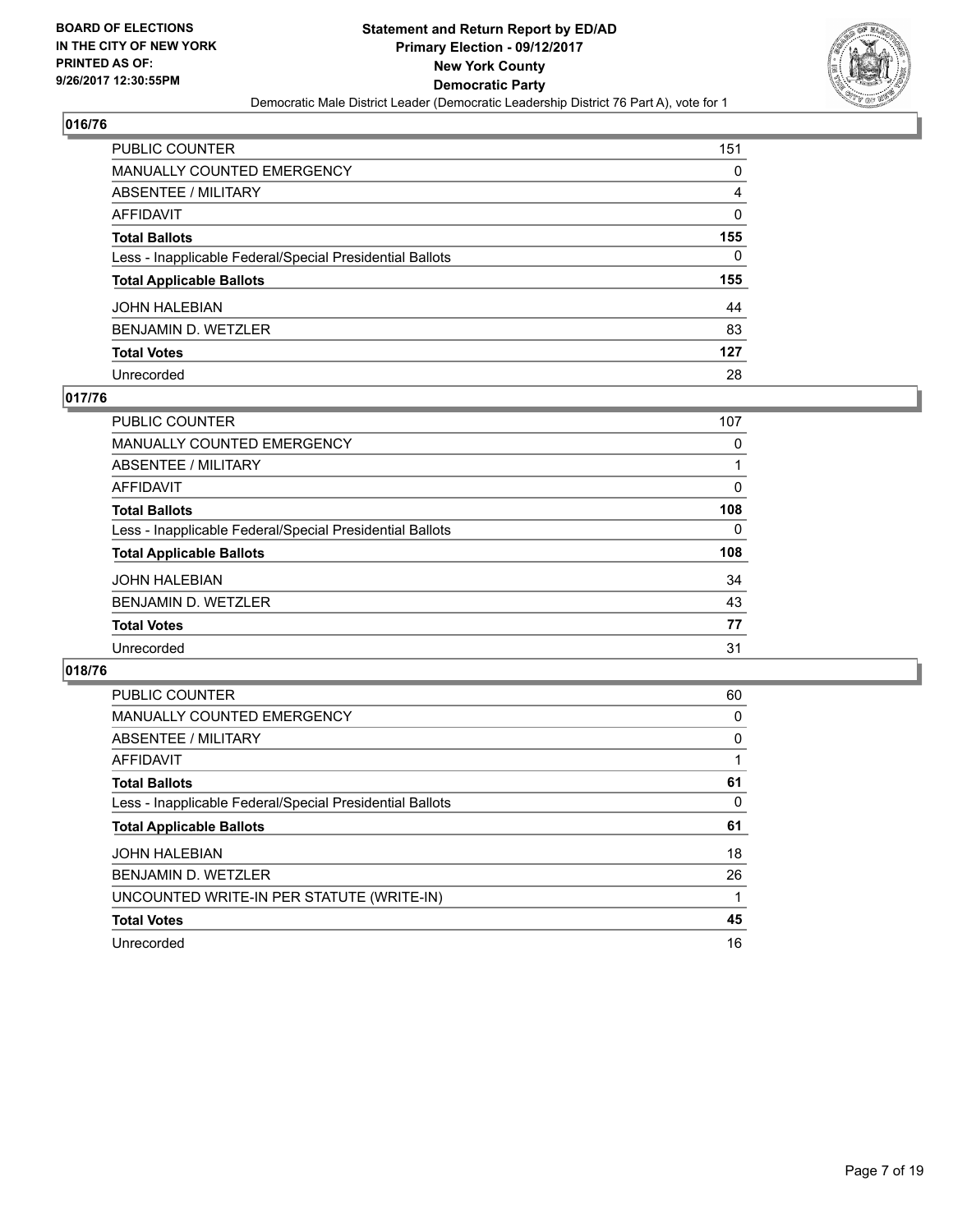

| <b>PUBLIC COUNTER</b>                                    | 40 |
|----------------------------------------------------------|----|
| <b>MANUALLY COUNTED EMERGENCY</b>                        | 0  |
| ABSENTEE / MILITARY                                      | 2  |
| <b>AFFIDAVIT</b>                                         | 0  |
| <b>Total Ballots</b>                                     | 42 |
| Less - Inapplicable Federal/Special Presidential Ballots | 0  |
| <b>Total Applicable Ballots</b>                          | 42 |
| <b>JOHN HALEBIAN</b>                                     | 10 |
| <b>BENJAMIN D. WETZLER</b>                               | 20 |
| <b>Total Votes</b>                                       | 30 |
| Unrecorded                                               | 12 |

#### **020/76**

| PUBLIC COUNTER                                           | 78 |
|----------------------------------------------------------|----|
| MANUALLY COUNTED EMERGENCY                               | 0  |
| ABSENTEE / MILITARY                                      | 17 |
| AFFIDAVIT                                                | 0  |
| <b>Total Ballots</b>                                     | 95 |
| Less - Inapplicable Federal/Special Presidential Ballots | 0  |
| <b>Total Applicable Ballots</b>                          | 95 |
| <b>JOHN HALEBIAN</b>                                     | 26 |
| <b>BENJAMIN D. WETZLER</b>                               | 44 |
| <b>Total Votes</b>                                       | 70 |
| Unrecorded                                               | 25 |
|                                                          |    |

| <b>PUBLIC COUNTER</b>                                    | 126 |
|----------------------------------------------------------|-----|
| <b>MANUALLY COUNTED EMERGENCY</b>                        | 0   |
| ABSENTEE / MILITARY                                      | 7   |
| AFFIDAVIT                                                |     |
| <b>Total Ballots</b>                                     | 134 |
| Less - Inapplicable Federal/Special Presidential Ballots | 0   |
| <b>Total Applicable Ballots</b>                          | 134 |
| <b>JOHN HALEBIAN</b>                                     | 29  |
| <b>BENJAMIN D. WETZLER</b>                               | 70  |
| ROBERT MOORE (WRITE-IN)                                  |     |
| <b>Total Votes</b>                                       | 100 |
| Unrecorded                                               | 34  |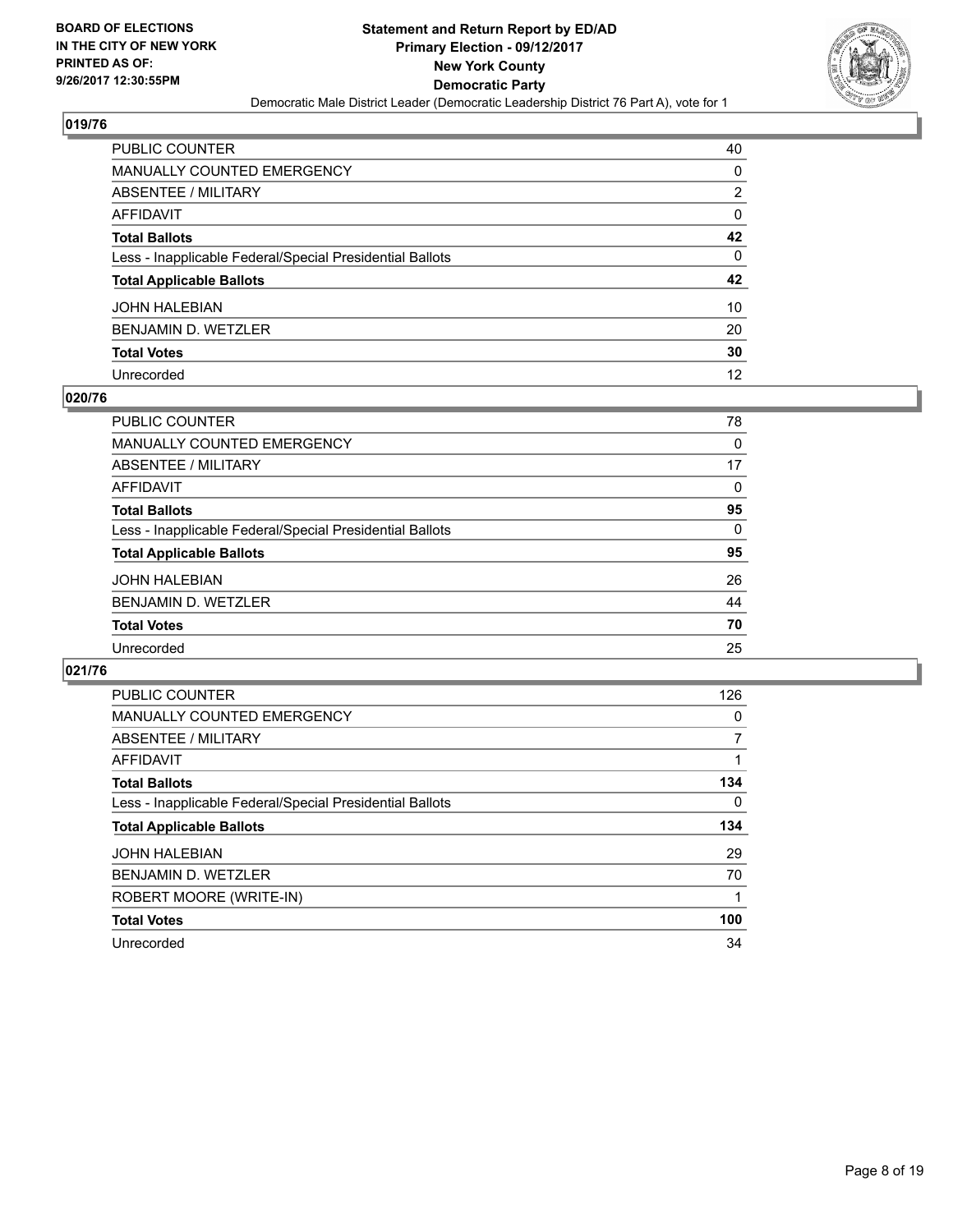

| PUBLIC COUNTER                                           | 93 |
|----------------------------------------------------------|----|
| <b>MANUALLY COUNTED EMERGENCY</b>                        | 0  |
| <b>ABSENTEE / MILITARY</b>                               | 2  |
| AFFIDAVIT                                                |    |
| <b>Total Ballots</b>                                     | 96 |
| Less - Inapplicable Federal/Special Presidential Ballots | 0  |
| <b>Total Applicable Ballots</b>                          | 96 |
| <b>JOHN HALEBIAN</b>                                     | 31 |
| <b>BENJAMIN D. WETZLER</b>                               | 31 |
| <b>Total Votes</b>                                       | 62 |
| Unrecorded                                               | 34 |

#### **023/76**

| <b>PUBLIC COUNTER</b>                                    | 53 |
|----------------------------------------------------------|----|
| <b>MANUALLY COUNTED EMERGENCY</b>                        | 0  |
| ABSENTEE / MILITARY                                      |    |
| AFFIDAVIT                                                | 0  |
| <b>Total Ballots</b>                                     | 54 |
| Less - Inapplicable Federal/Special Presidential Ballots | 0  |
| <b>Total Applicable Ballots</b>                          | 54 |
| <b>JOHN HALEBIAN</b>                                     | 19 |
| <b>BENJAMIN D. WETZLER</b>                               | 20 |
| <b>Total Votes</b>                                       | 39 |
| Unrecorded                                               | 15 |

| <b>PUBLIC COUNTER</b>                                    | 77 |
|----------------------------------------------------------|----|
| <b>MANUALLY COUNTED EMERGENCY</b>                        | 0  |
| ABSENTEE / MILITARY                                      | 4  |
| AFFIDAVIT                                                | 0  |
| <b>Total Ballots</b>                                     | 81 |
| Less - Inapplicable Federal/Special Presidential Ballots | 0  |
| <b>Total Applicable Ballots</b>                          | 81 |
| <b>JOHN HALEBIAN</b>                                     | 28 |
| BENJAMIN D. WETZLER                                      | 35 |
| <b>Total Votes</b>                                       | 63 |
| Unrecorded                                               | 18 |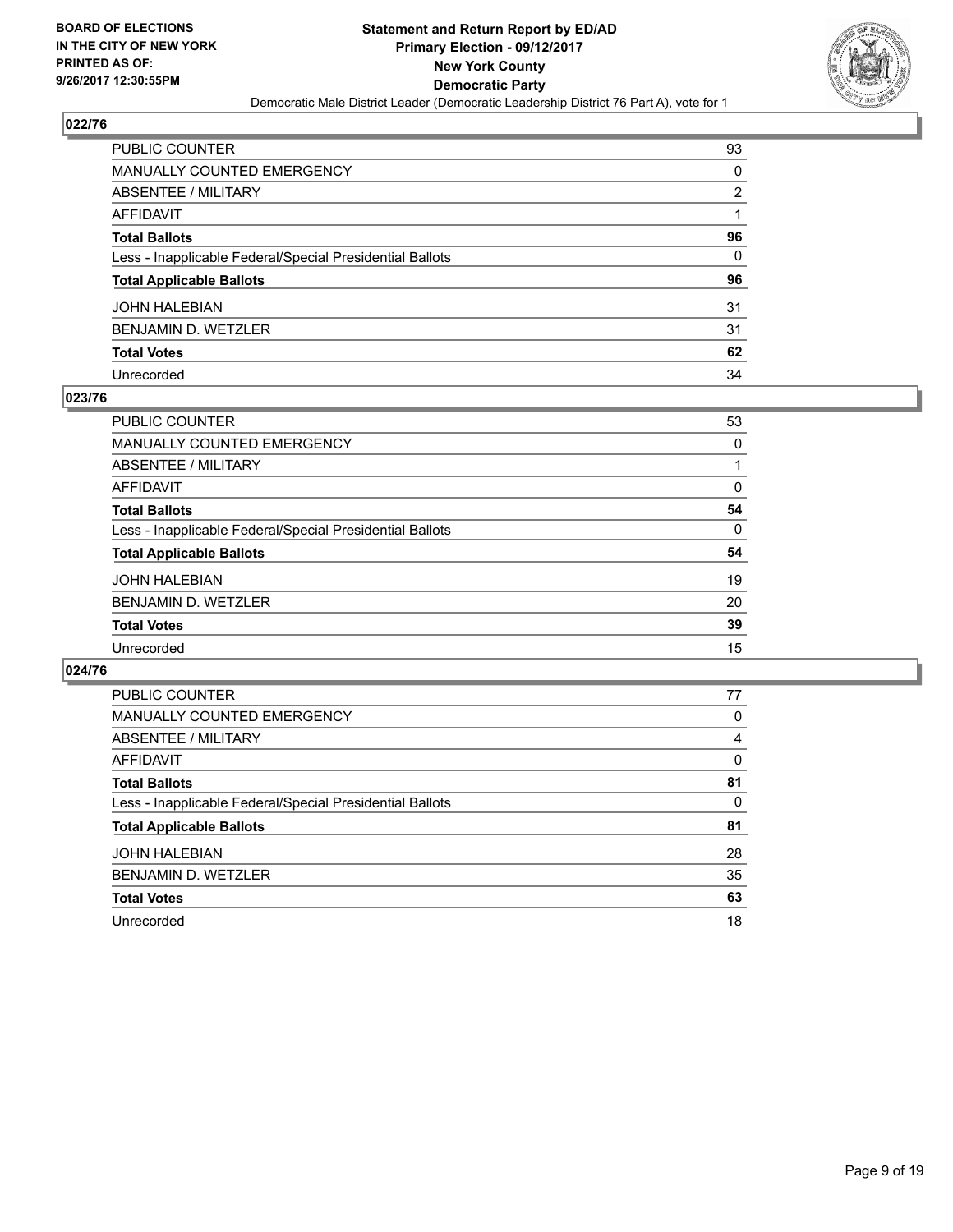

| PUBLIC COUNTER                                           | 99  |
|----------------------------------------------------------|-----|
| <b>MANUALLY COUNTED EMERGENCY</b>                        | 0   |
| <b>ABSENTEE / MILITARY</b>                               | 6   |
| <b>AFFIDAVIT</b>                                         |     |
| <b>Total Ballots</b>                                     | 106 |
| Less - Inapplicable Federal/Special Presidential Ballots | 0   |
| <b>Total Applicable Ballots</b>                          | 106 |
| <b>JOHN HALEBIAN</b>                                     | 30  |
| <b>BENJAMIN D. WETZLER</b>                               | 59  |
| <b>Total Votes</b>                                       | 89  |
| Unrecorded                                               | 17  |

#### **026/76**

| <b>PUBLIC COUNTER</b>                                    | 86 |
|----------------------------------------------------------|----|
| MANUALLY COUNTED EMERGENCY                               | 0  |
| ABSENTEE / MILITARY                                      | 6  |
| AFFIDAVIT                                                |    |
| <b>Total Ballots</b>                                     | 93 |
| Less - Inapplicable Federal/Special Presidential Ballots | 0  |
| <b>Total Applicable Ballots</b>                          | 93 |
| <b>JOHN HALEBIAN</b>                                     | 22 |
| <b>BENJAMIN D. WETZLER</b>                               | 52 |
| <b>Total Votes</b>                                       | 74 |
| Unrecorded                                               | 19 |

| <b>PUBLIC COUNTER</b>                                    | 80 |
|----------------------------------------------------------|----|
| MANUALLY COUNTED EMERGENCY                               | 0  |
| ABSENTEE / MILITARY                                      | 3  |
| AFFIDAVIT                                                |    |
| <b>Total Ballots</b>                                     | 84 |
| Less - Inapplicable Federal/Special Presidential Ballots | 0  |
| <b>Total Applicable Ballots</b>                          | 84 |
| <b>JOHN HALEBIAN</b>                                     | 25 |
| BENJAMIN D. WETZLER                                      | 38 |
| <b>Total Votes</b>                                       | 63 |
| Unrecorded                                               | 21 |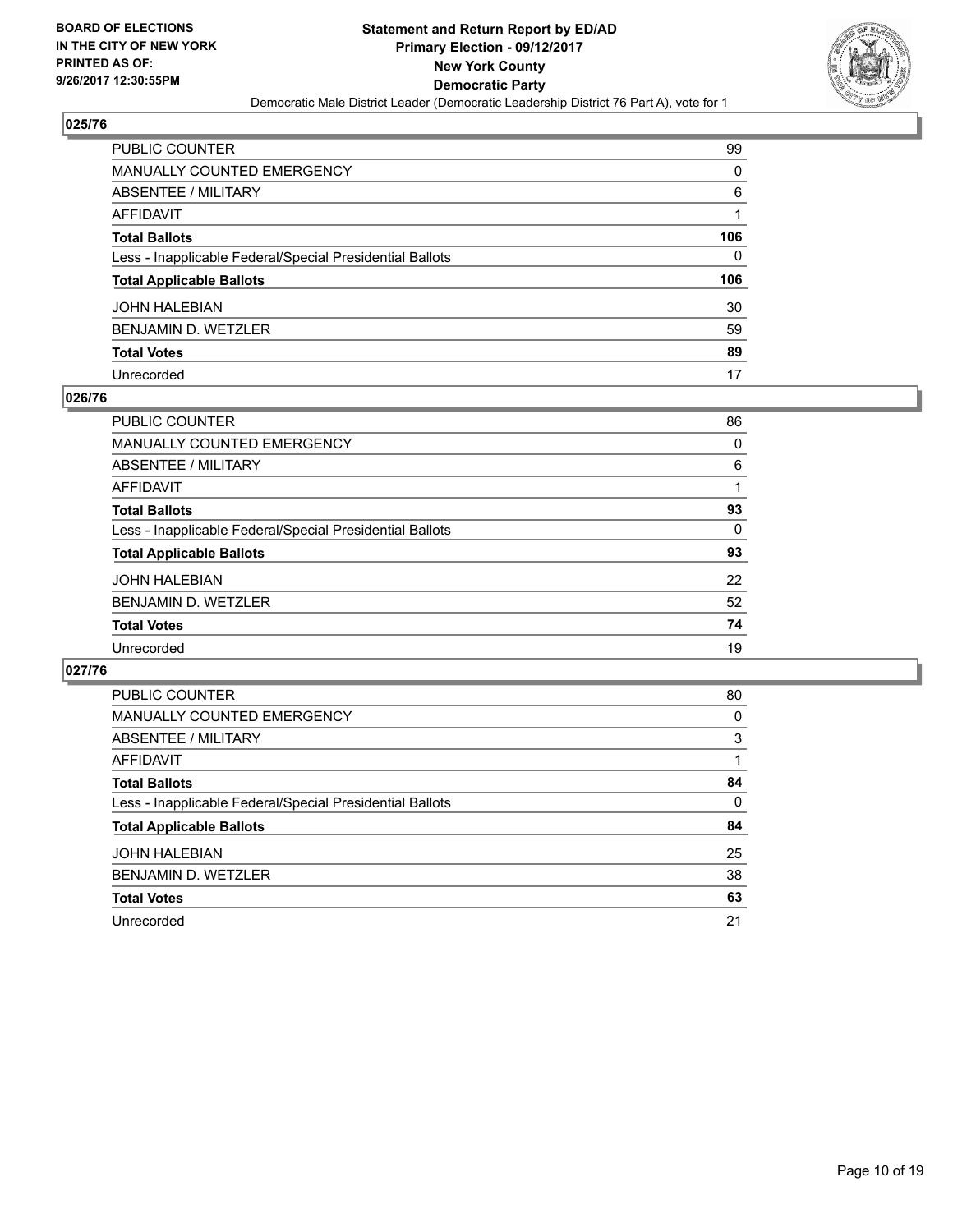

| PUBLIC COUNTER                                           | 97 |
|----------------------------------------------------------|----|
| MANUALLY COUNTED EMERGENCY                               | 0  |
| ABSENTEE / MILITARY                                      | 0  |
| AFFIDAVIT                                                | 0  |
| Total Ballots                                            | 97 |
| Less - Inapplicable Federal/Special Presidential Ballots | 0  |
| <b>Total Applicable Ballots</b>                          | 97 |
| JOHN HALEBIAN                                            | 24 |
| BENJAMIN D. WETZLER                                      | 50 |
| <b>Total Votes</b>                                       | 74 |
| Unrecorded                                               | 23 |

#### **029/76**

| PUBLIC COUNTER                                           | 62 |
|----------------------------------------------------------|----|
| <b>MANUALLY COUNTED EMERGENCY</b>                        | 0  |
| ABSENTEE / MILITARY                                      | 4  |
| AFFIDAVIT                                                | 0  |
| <b>Total Ballots</b>                                     | 66 |
| Less - Inapplicable Federal/Special Presidential Ballots | 0  |
| <b>Total Applicable Ballots</b>                          | 66 |
| <b>JOHN HALEBIAN</b>                                     | 19 |
| <b>BENJAMIN D. WETZLER</b>                               | 31 |
| <b>Total Votes</b>                                       | 50 |
| Unrecorded                                               | 16 |
|                                                          |    |

| <b>PUBLIC COUNTER</b>                                    | 58 |
|----------------------------------------------------------|----|
| MANUALLY COUNTED EMERGENCY                               | 0  |
| ABSENTEE / MILITARY                                      | 3  |
| AFFIDAVIT                                                | 0  |
| <b>Total Ballots</b>                                     | 61 |
| Less - Inapplicable Federal/Special Presidential Ballots | 0  |
| <b>Total Applicable Ballots</b>                          | 61 |
| <b>JOHN HALEBIAN</b>                                     | 22 |
| BENJAMIN D. WETZLER                                      | 19 |
| <b>Total Votes</b>                                       | 41 |
| Unrecorded                                               | 20 |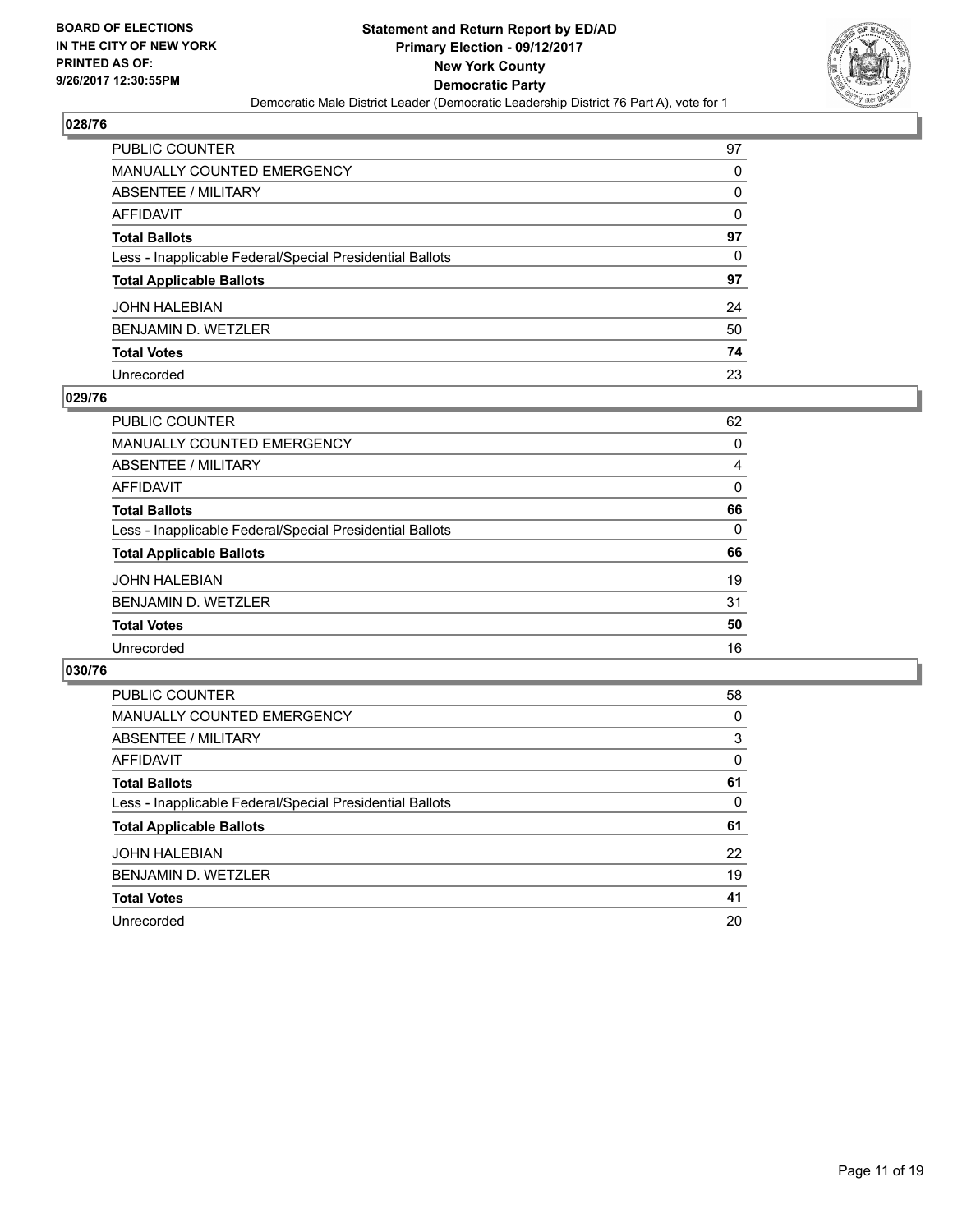

| PUBLIC COUNTER                                           | 55           |
|----------------------------------------------------------|--------------|
| MANUALLY COUNTED EMERGENCY                               | 0            |
| ABSENTEE / MILITARY                                      | 3            |
| AFFIDAVIT                                                |              |
| Total Ballots                                            | 59           |
| Less - Inapplicable Federal/Special Presidential Ballots | $\mathbf{0}$ |
| <b>Total Applicable Ballots</b>                          | 59           |
| JOHN HALEBIAN                                            | 11           |
| BENJAMIN D. WETZLER                                      | 33           |
| <b>Total Votes</b>                                       | 44           |
| Unrecorded                                               | 15           |

#### **032/76**

| <b>PUBLIC COUNTER</b>                                    | 107 |
|----------------------------------------------------------|-----|
| <b>MANUALLY COUNTED EMERGENCY</b>                        | 0   |
| ABSENTEE / MILITARY                                      |     |
| AFFIDAVIT                                                |     |
| <b>Total Ballots</b>                                     | 109 |
| Less - Inapplicable Federal/Special Presidential Ballots | 0   |
| <b>Total Applicable Ballots</b>                          | 109 |
| <b>JOHN HALEBIAN</b>                                     | 47  |
| <b>BENJAMIN D. WETZLER</b>                               | 39  |
| <b>Total Votes</b>                                       | 86  |
| Unrecorded                                               | 23  |

| <b>PUBLIC COUNTER</b>                                    | 69 |
|----------------------------------------------------------|----|
| <b>MANUALLY COUNTED EMERGENCY</b>                        | 0  |
| <b>ABSENTEE / MILITARY</b>                               |    |
| <b>AFFIDAVIT</b>                                         |    |
| <b>Total Ballots</b>                                     | 71 |
| Less - Inapplicable Federal/Special Presidential Ballots | 0  |
| <b>Total Applicable Ballots</b>                          | 71 |
| <b>JOHN HALEBIAN</b>                                     | 26 |
| <b>BENJAMIN D. WETZLER</b>                               | 30 |
| <b>Total Votes</b>                                       | 56 |
| Unrecorded                                               | 15 |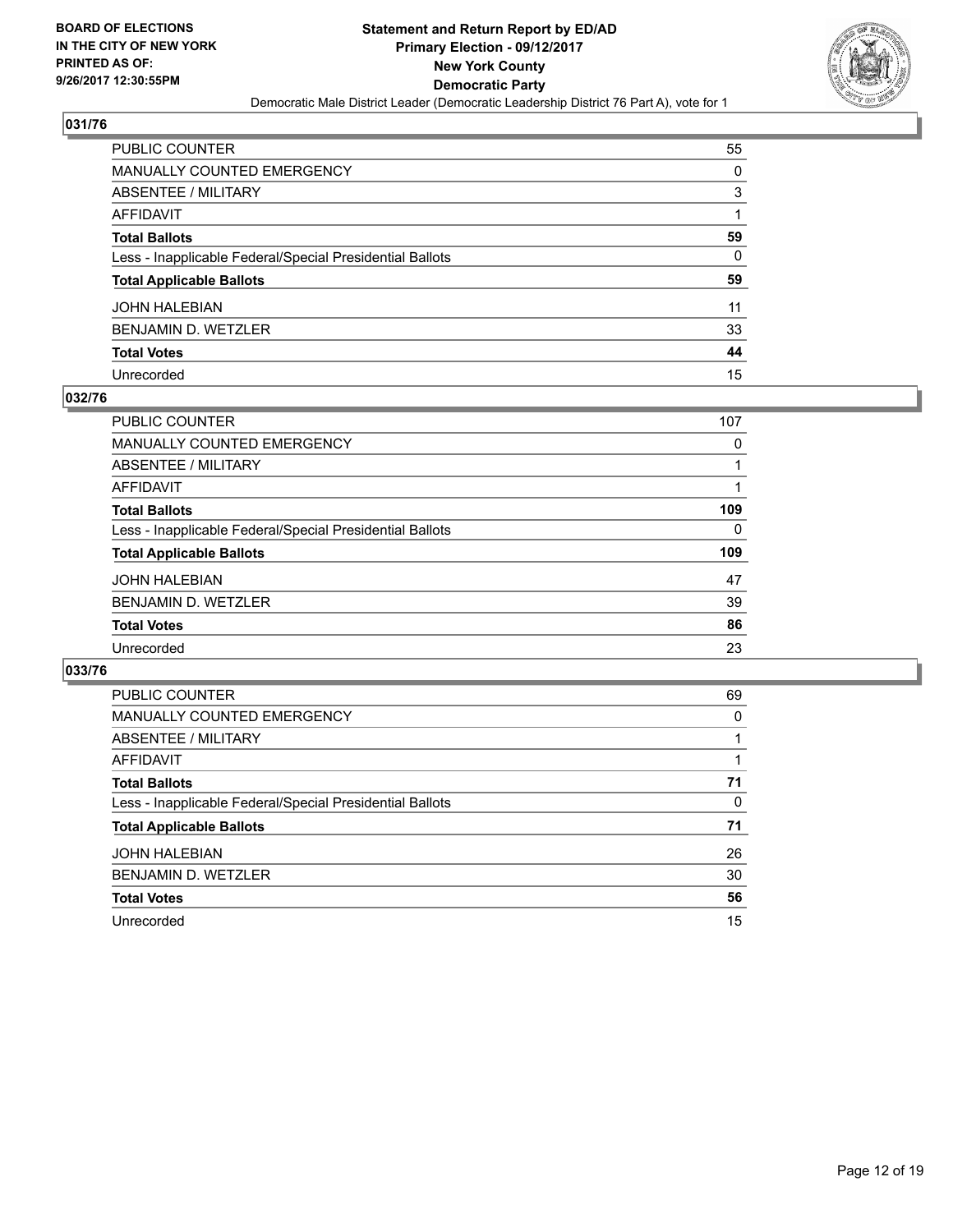

| PUBLIC COUNTER                                           | 127 |
|----------------------------------------------------------|-----|
| MANUALLY COUNTED EMERGENCY                               | 0   |
| <b>ABSENTEE / MILITARY</b>                               | 3   |
| <b>AFFIDAVIT</b>                                         | 0   |
| <b>Total Ballots</b>                                     | 130 |
| Less - Inapplicable Federal/Special Presidential Ballots | 0   |
| <b>Total Applicable Ballots</b>                          | 130 |
| <b>JOHN HALEBIAN</b>                                     | 33  |
| BENJAMIN D. WETZLER                                      | 76  |
| <b>Total Votes</b>                                       | 109 |
| Unrecorded                                               | 21  |

#### **035/76**

| <b>PUBLIC COUNTER</b>                                    | 119 |
|----------------------------------------------------------|-----|
| <b>MANUALLY COUNTED EMERGENCY</b>                        | 0   |
| ABSENTEE / MILITARY                                      |     |
| AFFIDAVIT                                                | 0   |
| <b>Total Ballots</b>                                     | 120 |
| Less - Inapplicable Federal/Special Presidential Ballots | 0   |
| <b>Total Applicable Ballots</b>                          | 120 |
| <b>JOHN HALEBIAN</b>                                     | 40  |
| <b>BENJAMIN D. WETZLER</b>                               | 59  |
| <b>Total Votes</b>                                       | 99  |
| Unrecorded                                               | 21  |

| <b>PUBLIC COUNTER</b>                                    | 79 |
|----------------------------------------------------------|----|
| <b>MANUALLY COUNTED EMERGENCY</b>                        | 0  |
| ABSENTEE / MILITARY                                      | 0  |
| AFFIDAVIT                                                | 0  |
| <b>Total Ballots</b>                                     | 79 |
| Less - Inapplicable Federal/Special Presidential Ballots | 0  |
| <b>Total Applicable Ballots</b>                          | 79 |
| <b>JOHN HALEBIAN</b>                                     | 24 |
| <b>BENJAMIN D. WETZLER</b>                               | 28 |
| JOSHUA S. KRAVITZ (WRITE-IN)                             |    |
| <b>Total Votes</b>                                       | 53 |
| Unrecorded                                               | 26 |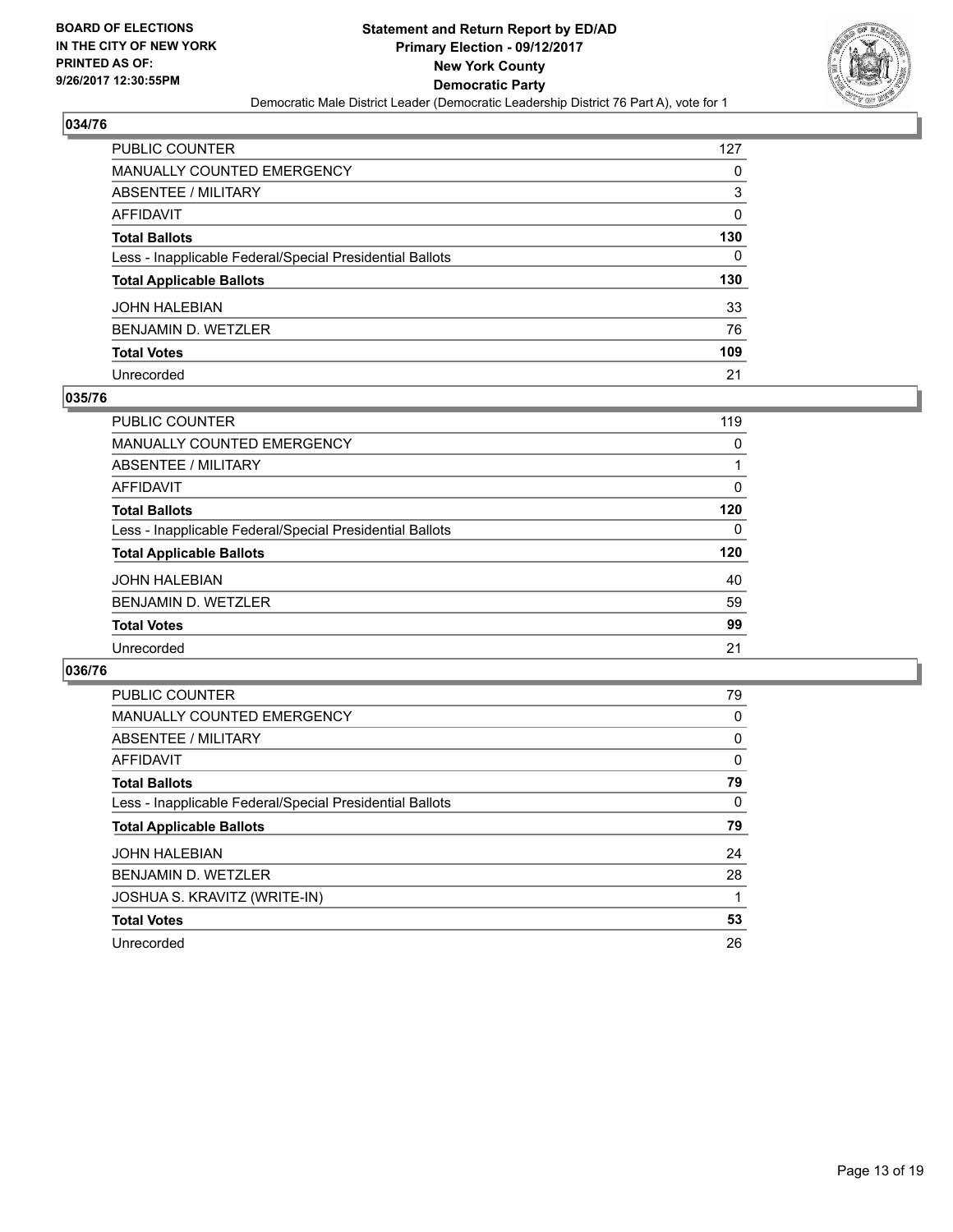

| PUBLIC COUNTER                                           | 77 |
|----------------------------------------------------------|----|
| <b>MANUALLY COUNTED EMERGENCY</b>                        | 0  |
| <b>ABSENTEE / MILITARY</b>                               |    |
| AFFIDAVIT                                                | 0  |
| <b>Total Ballots</b>                                     | 78 |
| Less - Inapplicable Federal/Special Presidential Ballots | 0  |
| <b>Total Applicable Ballots</b>                          | 78 |
| <b>JOHN HALEBIAN</b>                                     | 31 |
| <b>BENJAMIN D. WETZLER</b>                               | 34 |
| <b>Total Votes</b>                                       | 65 |
| Unrecorded                                               | 13 |

#### **038/76**

| PUBLIC COUNTER                                           | 83 |
|----------------------------------------------------------|----|
| MANUALLY COUNTED EMERGENCY                               | 0  |
| ABSENTEE / MILITARY                                      | 5  |
| AFFIDAVIT                                                |    |
| <b>Total Ballots</b>                                     | 89 |
| Less - Inapplicable Federal/Special Presidential Ballots | 0  |
| <b>Total Applicable Ballots</b>                          | 89 |
| <b>JOHN HALEBIAN</b>                                     | 33 |
| <b>BENJAMIN D. WETZLER</b>                               | 27 |
| <b>Total Votes</b>                                       | 60 |
| Unrecorded                                               | 29 |
|                                                          |    |

| <b>PUBLIC COUNTER</b>                                    | 54 |
|----------------------------------------------------------|----|
| <b>MANUALLY COUNTED EMERGENCY</b>                        | 0  |
| ABSENTEE / MILITARY                                      |    |
| AFFIDAVIT                                                | 0  |
| <b>Total Ballots</b>                                     | 55 |
| Less - Inapplicable Federal/Special Presidential Ballots | 0  |
| <b>Total Applicable Ballots</b>                          | 55 |
| <b>JOHN HALEBIAN</b>                                     | 12 |
| BENJAMIN D. WETZLER                                      | 35 |
| <b>Total Votes</b>                                       | 47 |
| Unrecorded                                               | 8  |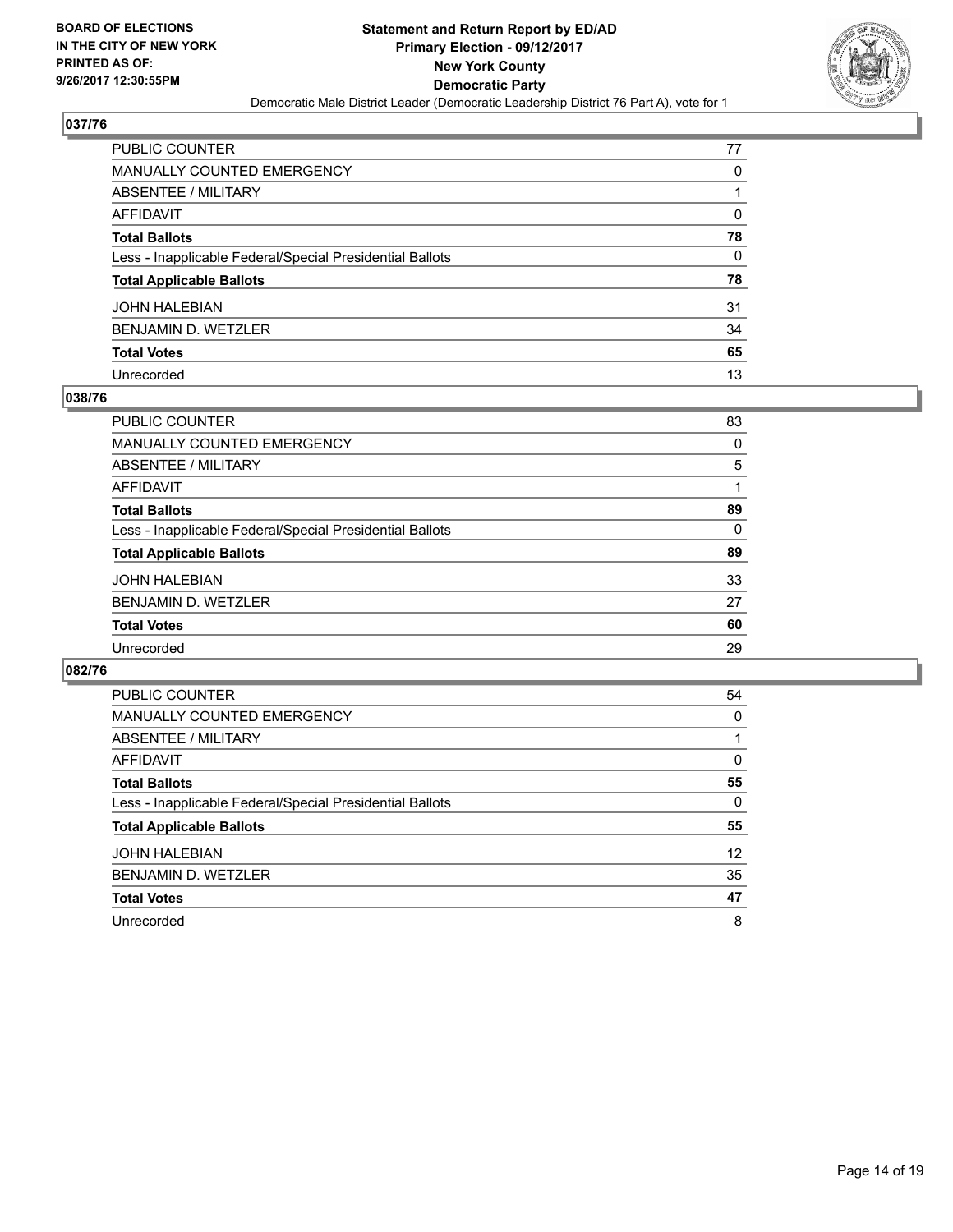

| <b>PUBLIC COUNTER</b>                                    | 178 |
|----------------------------------------------------------|-----|
| <b>MANUALLY COUNTED EMERGENCY</b>                        | 0   |
| ABSENTEE / MILITARY                                      | 10  |
| AFFIDAVIT                                                |     |
| <b>Total Ballots</b>                                     | 189 |
| Less - Inapplicable Federal/Special Presidential Ballots | 0   |
| <b>Total Applicable Ballots</b>                          | 189 |
| <b>JOHN HALEBIAN</b>                                     | 37  |
| <b>BENJAMIN D. WETZLER</b>                               | 116 |
| <b>BARRY PURITZ (WRITE-IN)</b>                           | 1   |
| <b>Total Votes</b>                                       | 154 |
| Unrecorded                                               | 35  |

#### **084/76**

| <b>PUBLIC COUNTER</b>                                    | 128 |
|----------------------------------------------------------|-----|
| <b>MANUALLY COUNTED EMERGENCY</b>                        | 0   |
| ABSENTEE / MILITARY                                      | 6   |
| AFFIDAVIT                                                | 0   |
| <b>Total Ballots</b>                                     | 134 |
| Less - Inapplicable Federal/Special Presidential Ballots | 0   |
| <b>Total Applicable Ballots</b>                          | 134 |
| <b>JOHN HALEBIAN</b>                                     | 28  |
| BENJAMIN D. WETZLER                                      | 69  |
| <b>Total Votes</b>                                       | 97  |
| Unrecorded                                               | 37  |

| <b>PUBLIC COUNTER</b>                                    | 117 |
|----------------------------------------------------------|-----|
| MANUALLY COUNTED EMERGENCY                               | 0   |
| ABSENTEE / MILITARY                                      | 3   |
| <b>AFFIDAVIT</b>                                         | 0   |
| <b>Total Ballots</b>                                     | 120 |
| Less - Inapplicable Federal/Special Presidential Ballots | 0   |
| <b>Total Applicable Ballots</b>                          | 120 |
| <b>JOHN HALEBIAN</b>                                     | 26  |
| <b>BENJAMIN D. WETZLER</b>                               | 52  |
| <b>Total Votes</b>                                       | 78  |
| Unrecorded                                               | 42  |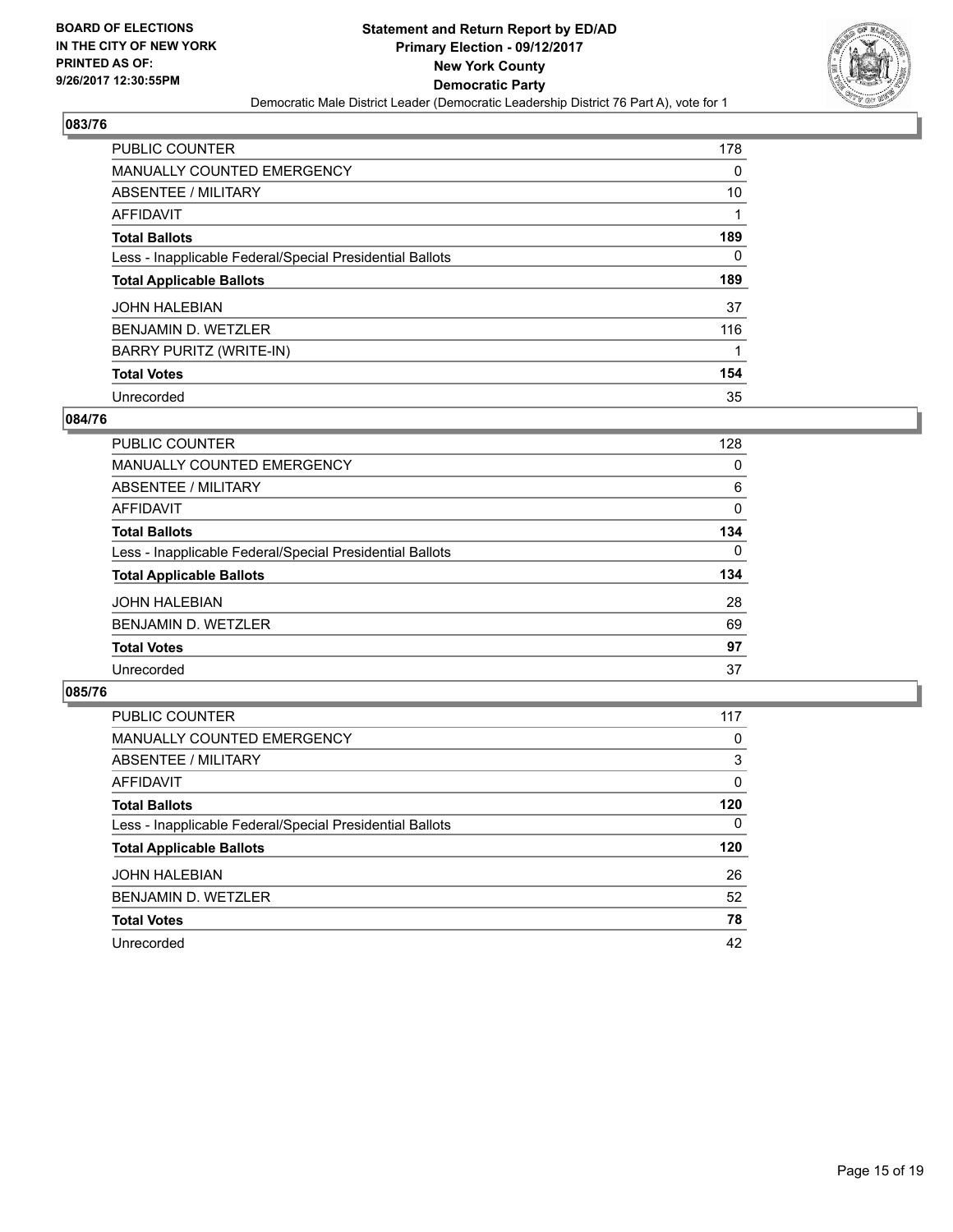

| PUBLIC COUNTER                                           | 89 |
|----------------------------------------------------------|----|
| MANUALLY COUNTED EMERGENCY                               | 0  |
| ABSENTEE / MILITARY                                      | 4  |
| AFFIDAVIT                                                |    |
| <b>Total Ballots</b>                                     | 94 |
| Less - Inapplicable Federal/Special Presidential Ballots | 0  |
| <b>Total Applicable Ballots</b>                          | 94 |
| JOHN HALEBIAN                                            | 15 |
| BENJAMIN D. WETZLER                                      | 51 |
| <b>Total Votes</b>                                       | 66 |
| Unrecorded                                               | 28 |

#### **087/76**

| <b>PUBLIC COUNTER</b>                                    | 36 |
|----------------------------------------------------------|----|
| <b>MANUALLY COUNTED EMERGENCY</b>                        | 0  |
| ABSENTEE / MILITARY                                      | 0  |
| AFFIDAVIT                                                |    |
| <b>Total Ballots</b>                                     | 37 |
| Less - Inapplicable Federal/Special Presidential Ballots | 0  |
| <b>Total Applicable Ballots</b>                          | 37 |
| <b>JOHN HALEBIAN</b>                                     | 9  |
| <b>BENJAMIN D. WETZLER</b>                               | 22 |
| <b>Total Votes</b>                                       | 31 |
| Unrecorded                                               | 6  |

| <b>PUBLIC COUNTER</b>                                    | 95 |
|----------------------------------------------------------|----|
| <b>MANUALLY COUNTED EMERGENCY</b>                        | 0  |
| <b>ABSENTEE / MILITARY</b>                               | 2  |
| <b>AFFIDAVIT</b>                                         |    |
| <b>Total Ballots</b>                                     | 98 |
| Less - Inapplicable Federal/Special Presidential Ballots | 0  |
| <b>Total Applicable Ballots</b>                          | 98 |
| <b>JOHN HALEBIAN</b>                                     | 27 |
| <b>BENJAMIN D. WETZLER</b>                               | 41 |
| <b>Total Votes</b>                                       | 68 |
| Unrecorded                                               | 30 |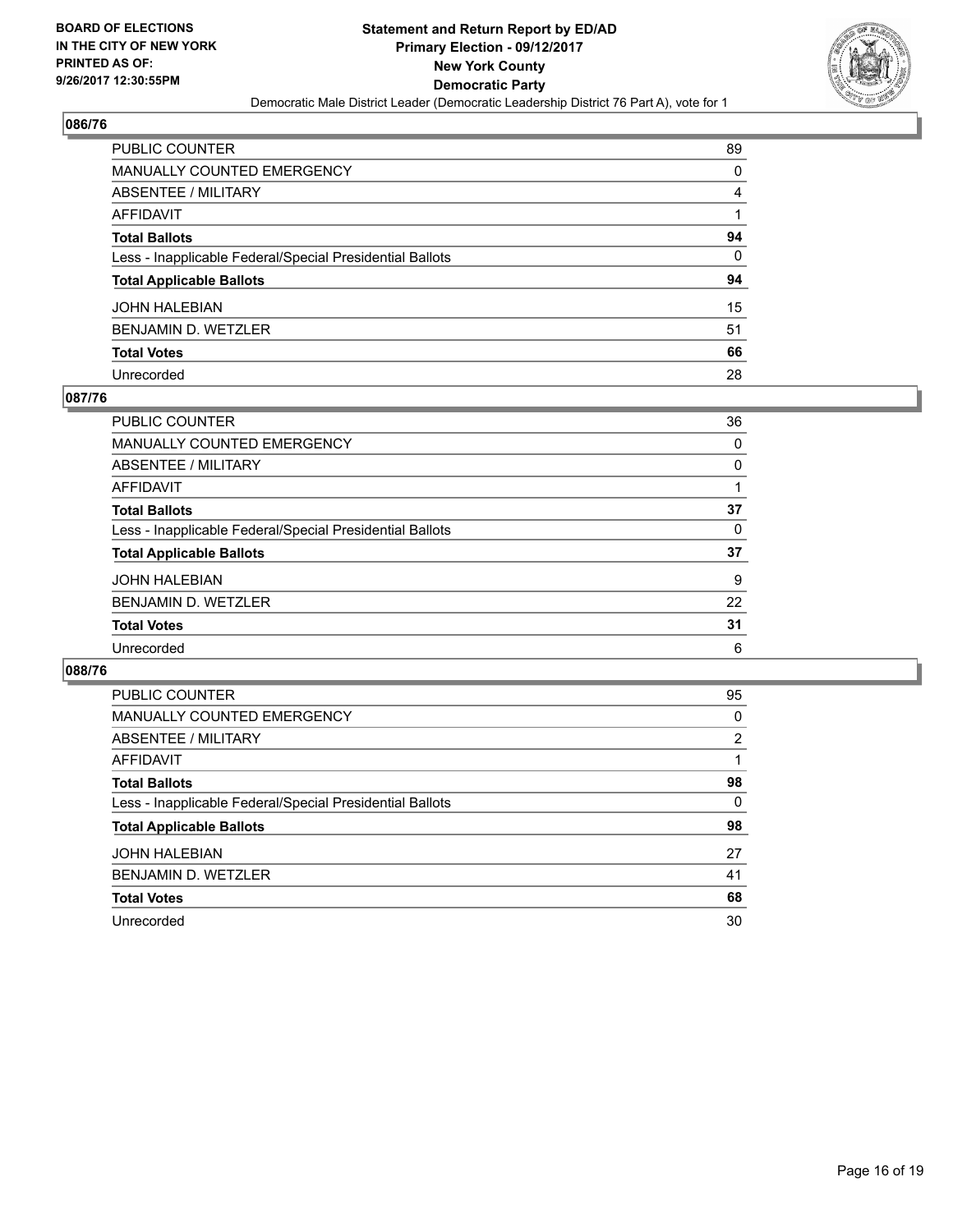

| <b>PUBLIC COUNTER</b>                                    | 39 |
|----------------------------------------------------------|----|
| <b>MANUALLY COUNTED EMERGENCY</b>                        | 0  |
| ABSENTEE / MILITARY                                      | 0  |
| <b>AFFIDAVIT</b>                                         | 0  |
| <b>Total Ballots</b>                                     | 39 |
| Less - Inapplicable Federal/Special Presidential Ballots | 0  |
| <b>Total Applicable Ballots</b>                          | 39 |
| <b>JOHN HALEBIAN</b>                                     | 13 |
| <b>BENJAMIN D. WETZLER</b>                               | 15 |
| <b>Total Votes</b>                                       | 28 |
| Unrecorded                                               | 11 |

#### **100/76**

| <b>PUBLIC COUNTER</b>                                    | 97  |
|----------------------------------------------------------|-----|
| <b>MANUALLY COUNTED EMERGENCY</b>                        | 0   |
| ABSENTEE / MILITARY                                      | 3   |
| AFFIDAVIT                                                | 0   |
| <b>Total Ballots</b>                                     | 100 |
| Less - Inapplicable Federal/Special Presidential Ballots | 0   |
| <b>Total Applicable Ballots</b>                          | 100 |
| <b>JOHN HALEBIAN</b>                                     | 36  |
| <b>BENJAMIN D. WETZLER</b>                               | 48  |
| JOSHUA S. KRAVITZ (WRITE-IN)                             |     |
| <b>Total Votes</b>                                       | 85  |
|                                                          |     |

| <b>PUBLIC COUNTER</b>                                    | 48 |
|----------------------------------------------------------|----|
| <b>MANUALLY COUNTED EMERGENCY</b>                        | 0  |
| ABSENTEE / MILITARY                                      | 4  |
| AFFIDAVIT                                                | 0  |
| <b>Total Ballots</b>                                     | 52 |
| Less - Inapplicable Federal/Special Presidential Ballots | 0  |
| <b>Total Applicable Ballots</b>                          | 52 |
| <b>JOHN HALEBIAN</b>                                     | 16 |
| BENJAMIN D. WETZLER                                      | 25 |
| <b>Total Votes</b>                                       | 41 |
| Unrecorded                                               | 11 |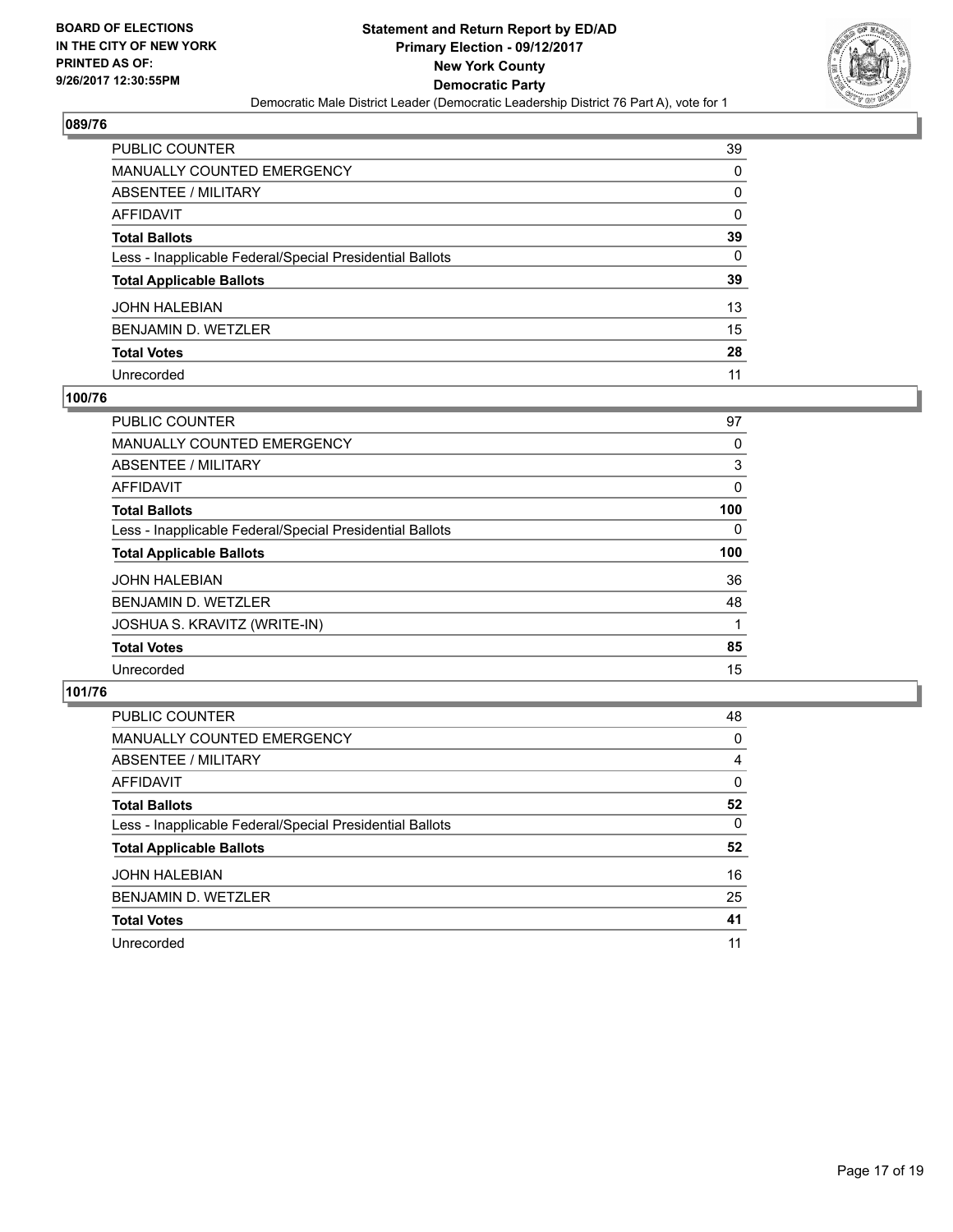

| <b>PUBLIC COUNTER</b>                                    | 61             |
|----------------------------------------------------------|----------------|
| <b>MANUALLY COUNTED EMERGENCY</b>                        | 0              |
| ABSENTEE / MILITARY                                      | $\overline{2}$ |
| AFFIDAVIT                                                |                |
| <b>Total Ballots</b>                                     | 64             |
| Less - Inapplicable Federal/Special Presidential Ballots | 0              |
| <b>Total Applicable Ballots</b>                          | 64             |
| <b>JOHN HALEBIAN</b>                                     | 17             |
| <b>BENJAMIN D. WETZLER</b>                               | 27             |
| <b>Total Votes</b>                                       | 44             |
| Unrecorded                                               | 20             |